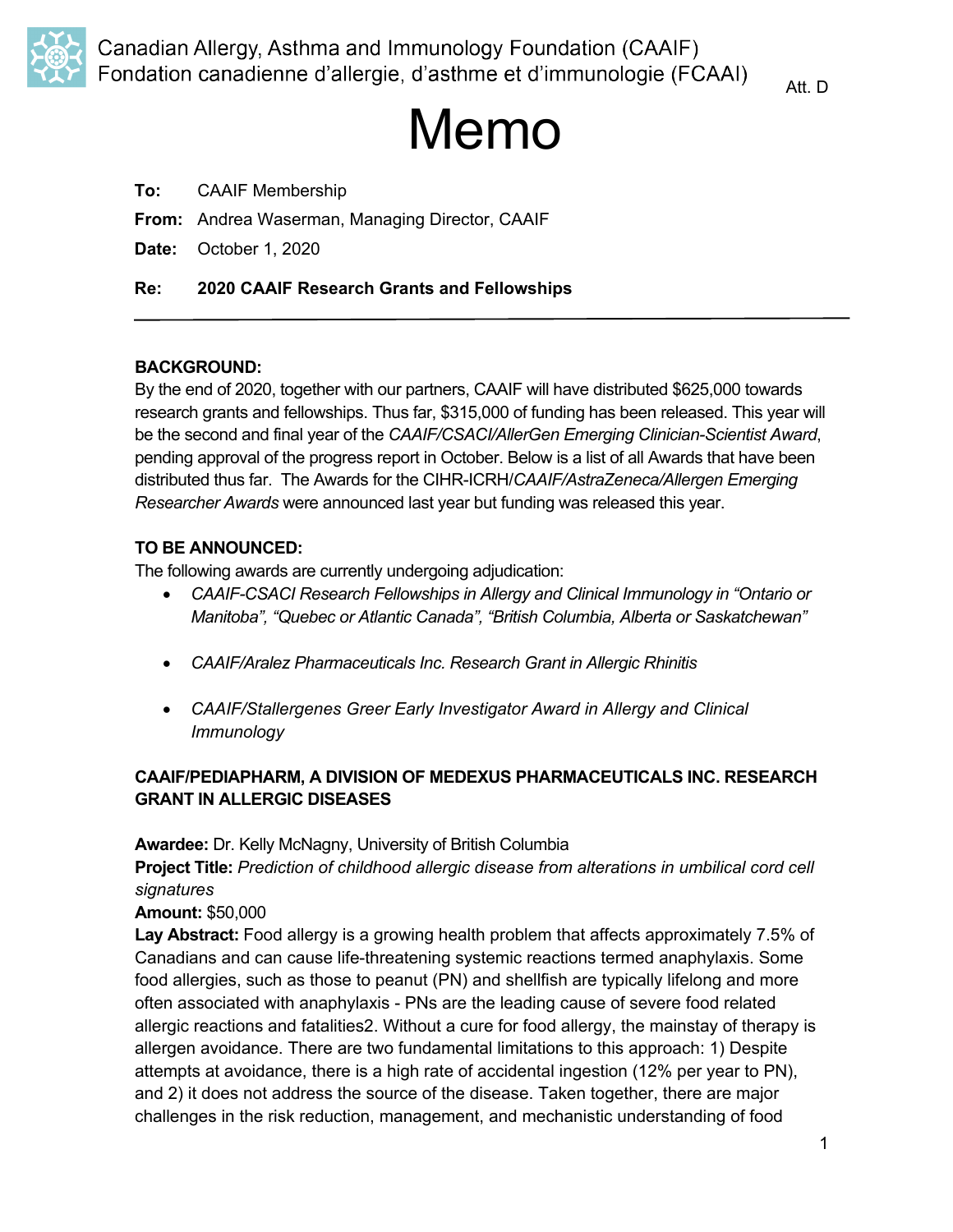

## Canadian Allergy, Asthma and Immunology Foundation (CAAIF) Fondation canadienne d'allergie, d'asthme et d'immunologie (FCAAI)

Att. D

allergy. In this proposal, we aim to translate recent discoveries in PN allergy from mice, described below, to humans by embedding immunological experimentation within two key, AllerGen-funded clinical studies. In addition to the direct clinical impact of these two studies, this proposal will evaluate the utility of IgE memory B cells (MBCs) as risk stratification, response to therapy, and predictive tools for food allergy. This foundational work will also inform the candidacy of MBCs as a novel therapeutic target in allergy.

## **CAAIF TOP 10 CHALLENGE FOOD ALLERGY RESEARCH GRANT**

**Awardee:** Dr. Manel Jordana, McMaster University **Project Title:** *Immune re-programming in peanut allergy* **Amount:** \$25,000

Lay Abstract: There is no cure for peanut (PN) allergy. Current treatment consists of strict avoidance of the culprit food and rescue epinephrine following accidental exposure, neither of which address the root of the disease. A number of oral immunotherapy (OIT) clinical trials for PN have been conducted. Favorable outcomes of OIT include desensitization and sustained unresponsiveness (SU). Lack of symptoms upon exposure to the allergen, while maintaining consistent low dose consumption, is termed desensitization. SU occurs if this state persists for 1-3 months beyond cessation of OIT. The efficacy of PN-OIT is limited by its safety profile which has recently been systematically reviewed in the PACE study. Therein, it was established that OIT increased the risk of anaphylaxis, epinephrine use, and other allergic symptoms compared to the current standard of care (strict avoidance). Consequently, PN allergy in particular, and food allergy in general, is in dire need of novel, transformative therapeutic approaches

This project is an extension of the funded 2018-19 CAAIF-AAIA grant wherein we proposed to establish a human in vitro experimental system using peripheral blood mononuclear cells (PBMCs) that would be capable of evaluating both T and B cell responses, notably IgE in the case of the latter. In addition, we proposed to investigate the impact of an anti-IL-4Ra antibody treatment in PBMCs from PN allergic individuals. We have succeeded in these objectives and gone much further in that we have demonstrated that treatment with this antibody has a remarkable effect on the immune response to PN. A paper will be submitted in the coming weeks to Science Translational Medicine. However, important questions remain to be addressed.

## **ASTHMA CANADA/CAAIF GRADUATE STUDENT AWARDS**

**Awardee:** Anthony Altieri, University of Manitoba

**Project Title:** *Regulation of Airway Inflammation: Cytokine IL-17 & Cathelicidin LL-37* **Amount:** \$20,000

**Lay Abstract:** Asthma is a heterogeneous respiratory disease characterized by airway inflammation. The severity of inflammation reflects the progression and/or onset of the disease. Individuals with late-onset, severe asthma typically have high levels of immune cells called 'neutrophils' and 'T-helper-17 lymphocytes' in the lung compared to individuals with moderate asthma. These cells produce molecules called 'Cathelicidin LL-37' and 'Interleukin-17' respectively. The interplay of these molecules enhances the severity of asthma and causes patients with severe, late-onset asthma to respond poorly to already existing therapeutics, such as inhaled corticosteriods (ICS). My project will identify how the combination of these molecules exacerbates severe, late-onset asthma. As a result,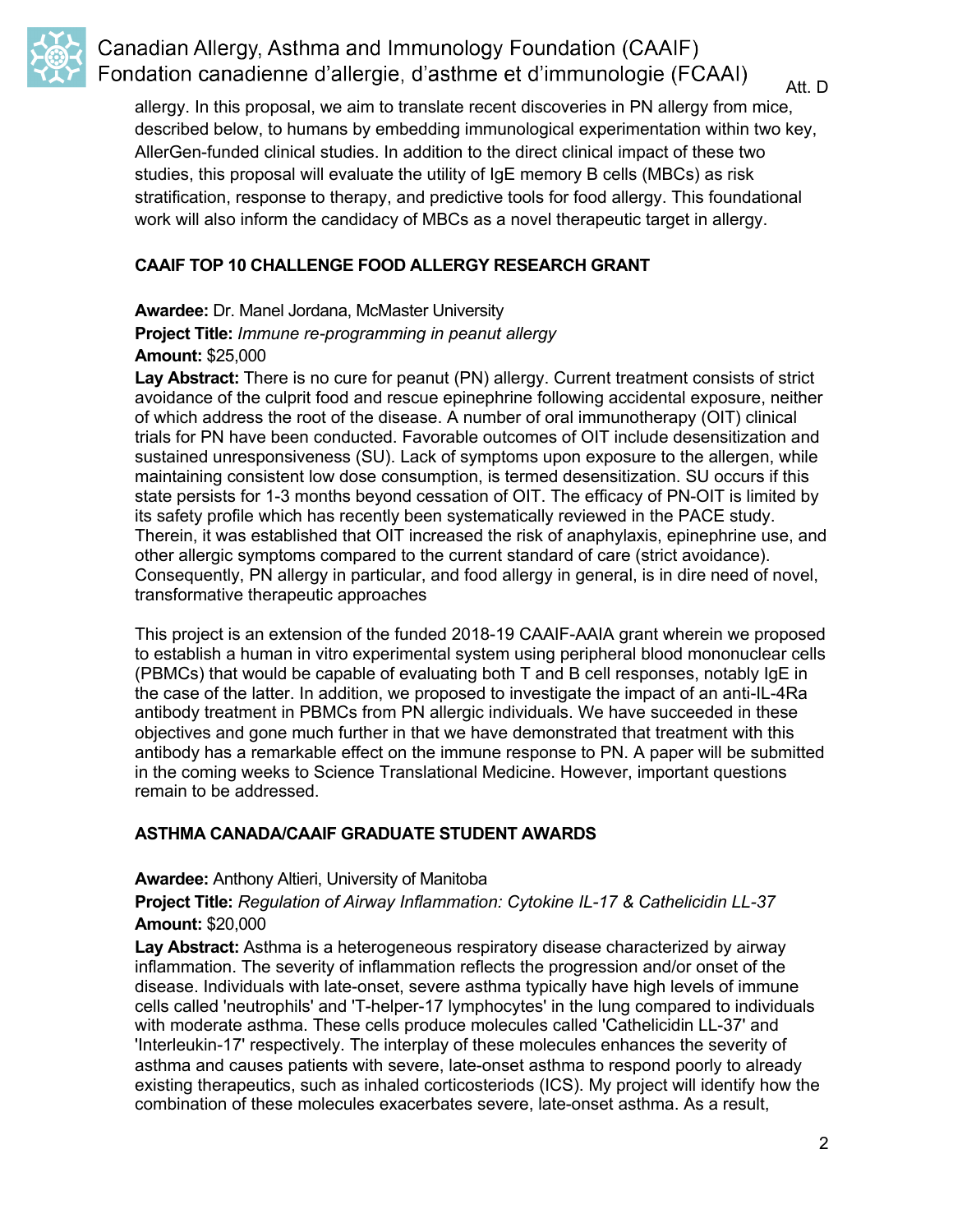

## Canadian Allergy, Asthma and Immunology Foundation (CAAIF) Fondation canadienne d'allergie, d'asthme et d'immunologie (FCAAI)

Att. D

therapeutic strategies can be created for individuals with severe asthma, who currently have limited treatment options.

## **Awardee:** Aubrey Michi, University of Calgary

**Project Title***: Evaluation of trained innate immunity to rhinovirus infections in highlydifferentiated asthmatic airway epithelial cells* **Amount:** \$20,000

**Lay Abstract:** Respiratory viral infections have taken center stage as a global health emergency. As asthmatics are a vulnerable group for serious COVID-19 complications, we are reminded that non-coronavirus respiratory viruses, such as human rhinoviruses (HRV), also pose serious health risks to asthmatics. Repeated cold virus infections during early childhood are strongly associated with wheezing illnesses and asthma development. In particular, the HRV-C genetic group of rhinoviruses are strongly linked to severe asthma outcomes and hospitalizations in children. Since all children experience numerous seasonal colds, yet not all children develop asthma, we propose that the asthmatic airways may mount a dysfunctional immune response to repeated rhinovirus infections. This may result in permanent changes in the airway cells that contribute to creating an asthmatic airway in childhood. This project investigates the phenomenon of "trained" innate immunity, in which exposure to multiple rhinovirus infections may reprogram infected airway cells to fight future infections more efficiently. Potentially, asthmatic epithelial cells may not undergo this beneficial "training" to fight repeated infections, which could explain how repeated rhinovirus infections may instigate childhood asthma development.

## **CIHR-ICRH/CAAIF/ASTRAZENECA/ALLERGEN EMERGING RESEARCH AWARDS IN ALLERGIC ASTHMA**

**Clinician-Scientist Stream Awardee:** Dr. Adil Adatia, McMaster University

**Project Title:** *Inhibition of group 2 innate lymphoid cells as a therapeutic strategy in sever asthma*

## **Amount:** \$100,000

Lay Abstract: "Our body's immune system usually fights infections, but in many diseases it can attack the body itself, which is called autoimmunity. Autoimmunity is not well understood in asthma but appears to play a role in patients with severe asthma that involve eosinophils, a type of white blood cell. These severe asthmatics with eosinophils are treated with a drug called prednisone (corticosteroid), though it has many side effects and may not be fully effective. There is evidence of autoimmunity in the lungs of certain severe asthmatics who need prednisone chronically. They also have larger numbers of white blood cells called group 2 innate lymphoid cells (ILC2), which may play a role in their requirement for prednisone. These cells are also increased in asthma patients after they inhale a protein to which they are allergic. One of the proteins that activate ILC2 is called TL1A, and we thus propose a trial to see if blocking TL1A improves the disease control of asthmatics with eosinophils and autoimmune responses, with and without allergy.

**Basic Scientist Stream Awardee:** Dr. Manali Mukherjee, McMaster University **Project Title:** *Investigating autoimmune responses to tailor biologic therapies in severe asthma*